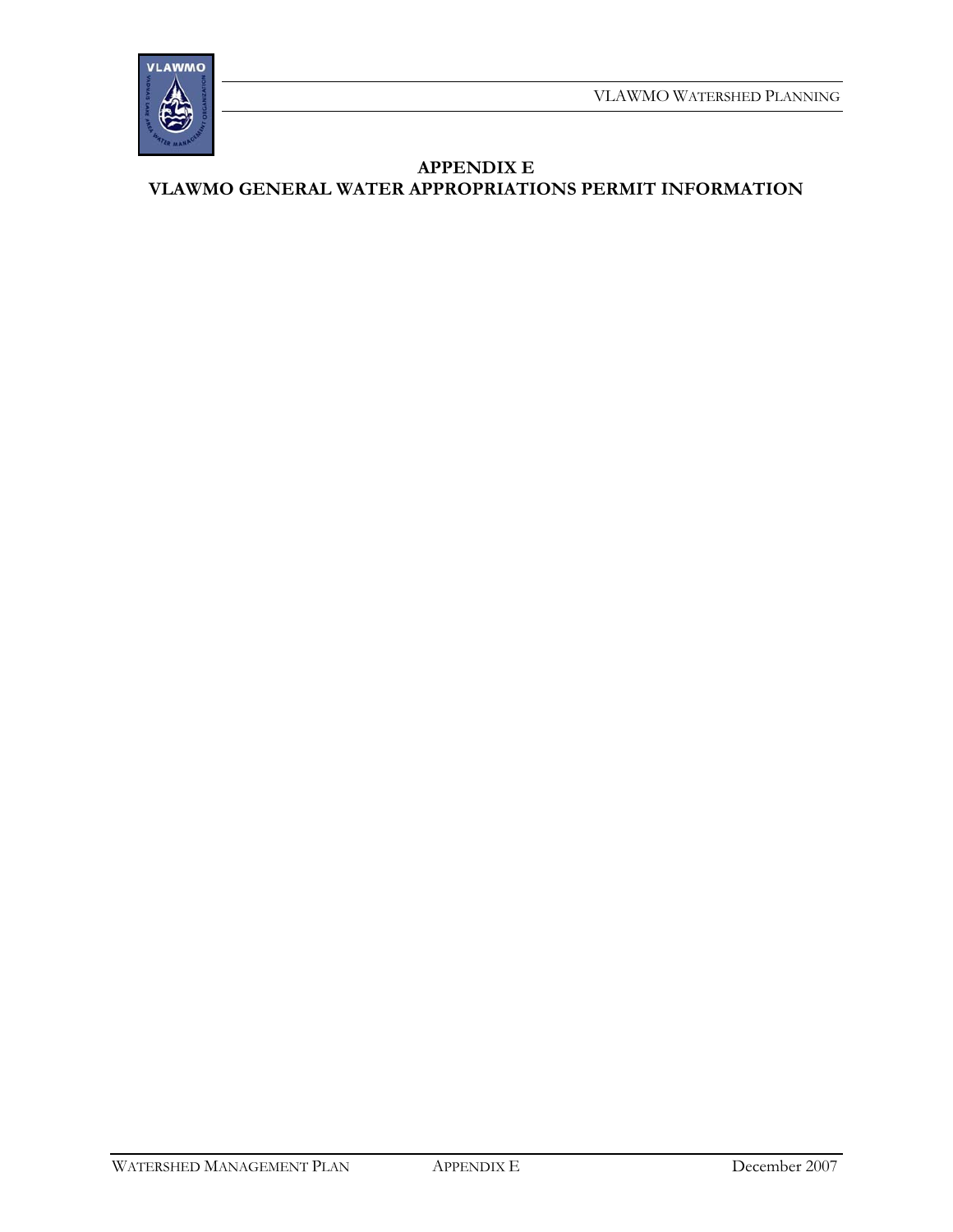

## **General Permit for the Appropriation of Water Below the Permitting Threshold Established by the Department of Natural Resources.**

## **General Permit**

*At the request of the City Council (Town Board) per resolution \_\_\_\_\_\_, a general permit for the purpose of appropriations as*  defined in Minnesota State Statute Chapter 103B.211 Subd. 4 will be issued to the City (township) of *This permit will be in effect unless reviewed or amended by the municipality and /or the Vadnais Lake Area Water Management Organization (VLAWMO).* 

*Conditions of the Permit* 

 *The permit will allow for appropriation of water below the Department of Natural Resources threshold of 10,000 gallons per day of 1 million gallons per user per year from any public waterbasin within the jurisdiction of VLAWMO and located within the boundaries of the Municipality. Each individual appropriation is required to provide the following information to the Municipality:* 

*Name* 

*Address* 

*Waterbasin per VLAWMO management plan* 

*Estimated Pump rate* 

*Purpose of the Appropriation* 

*Contingency plan for restriction of use* 

*The applicant shall not exceed the estimated pumping rate or use the appropriation for any other purpose except stated. Approval of this appropriation will be renewed automatically at the beginning of each calendar year unless the approval is appealed. Any violation will cause the applicant's appropriation approval to be revoked until January 1 of the following year. The City or Town will do monitoring and enforcement of the appropriation.* 

*All appropriations are considered on a water basin basis. Appropriations from waterbasins less than 500 acres are discouraged. (Ref. Minnesota State Statutes 103G. 285, Subd. 4) A protective elevation may be set for the waterbasin, below which an appropriation is not allowed. The Municipality shall have the right to establish a protective elevation for a specific waterbasin. In establishing that elevation the Municipal council or board shall consider the existing aquatic vegetation, fish and wildlife habitat, existing uses, and total volume within the water basin and the slope of the littoral zone. (Ref. Minnesota State Statutes*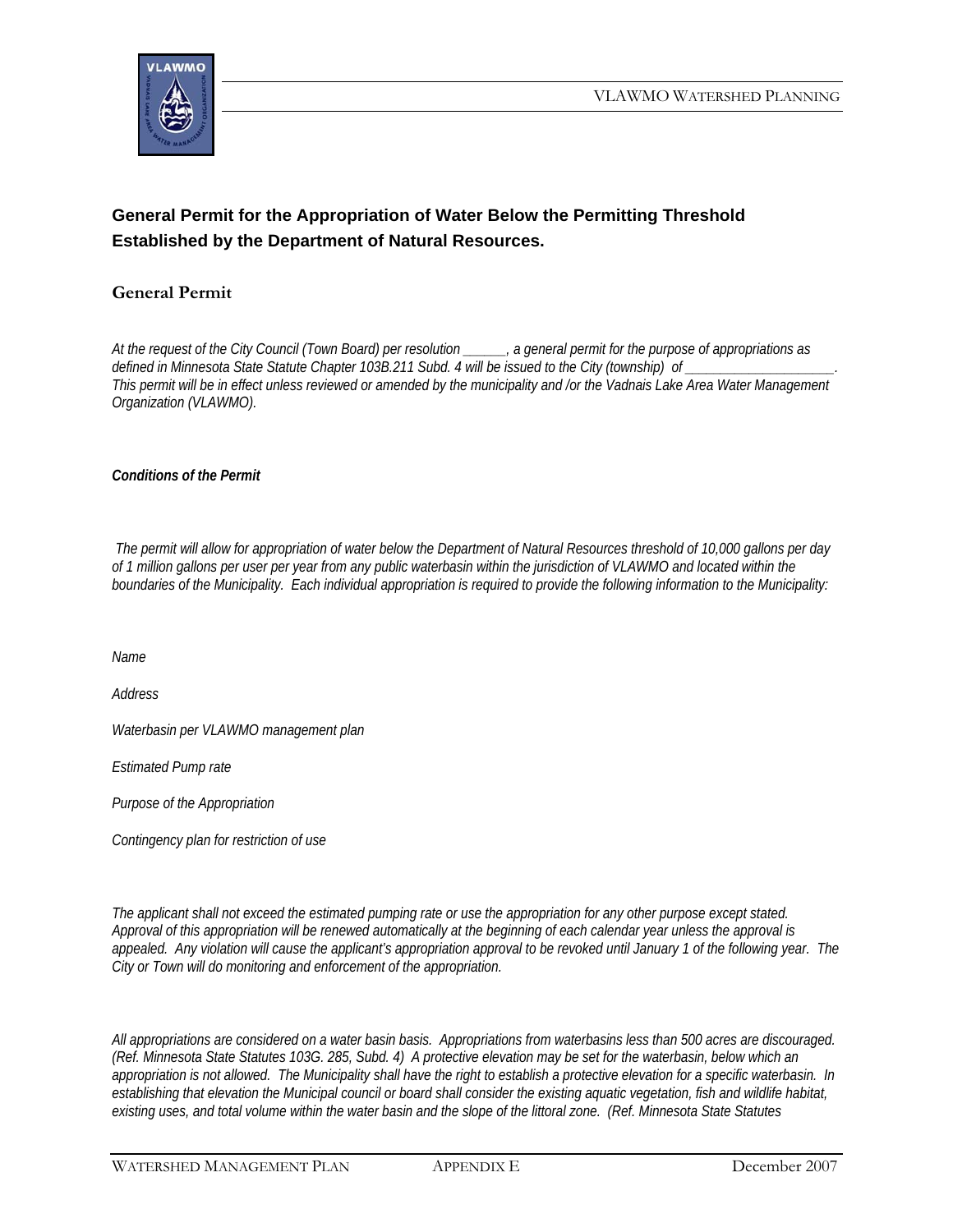

*103G.285, Subd. 3.) An application is not complete without a contingency plan describing alternatives the applicant will use if further appropriation is restricted due to flow of the stream or level of the waterbasin. (Ref. Minnesota State Statutes 103G.285, Subd. 6.)* 

## *Appeal and Review Procedure*

*Appropriation approval will be in effect until a process of review begins with a formal request being made to the Municipality to place a moratorium on appropriation for a given waterbasin, wetland or watercourse by the following parties:* 

- *1. Resident with legal ownership of shoreline of the water*
- *2. Adjacent Community*
- *3. VLAWMO*

*Once the formal request is made, a public meeting will be held. Notice will be posted in the local paper prior to the next council or board meeting of the Municipality. The party will make a presentation to the Council/Town Board on their concerns and the need for limiting appropriations on a given waterbasin. VLAWMO will attend the meeting and provide information on the extent of the water basin, wetland or watercourse that is impacted and any technical information required the Council/Town Board. After the party and VLAWMO have presented information the Council/Town Board, a public meeting will be held to solicit comments from other residents or communities.* 

*Upon completion of all information and testimony, the Council Town Board will act by resolution on the request of the resident. VLAWMO will support any Municipal resolution that is determined to impact only residents within the Municipality. For residential rulings, the following actions are allowed under this permit:* 

- *1. Table to the next Council/Town Board Meeting (allows pumping to continue on a monitoring basis)*
- *2. Order appropriation be stopped on the waterbasin for all adjacent owners for a period of time (short term if it is a preventive action until more information is collected or long term if it is seen as a long term problem)*
- *3. Order appropriation stopped until a new water elevation determined by the Council /Town Board is reached.*
- *4. Deny the appropriation moratorium request (Council/Town Board believes there is not a negative impact of the appropriation to their residents)*

If VLAWMO or an adjacent Municipality initiates the action, VLAWMO will call a special meeting of the VLAWMO Board of *Commissioners to act on the need for appropriations after the public hearing is held. Information gathered as part of the public meeting will be used to make a ruling. The Board may take the following actions:* 

- *1. Take no action (based on data collected, moratorium is not required).*
- *2. Order appropriation be stopped on the waterbasin for all adjacent owners for a period of time (short term if it is a preventative action until more information is collected or long term if it is seen as a long term problem).*
- *3. Order appropriations stopped until a new water elevation determined by the VLAWMO is reached.*